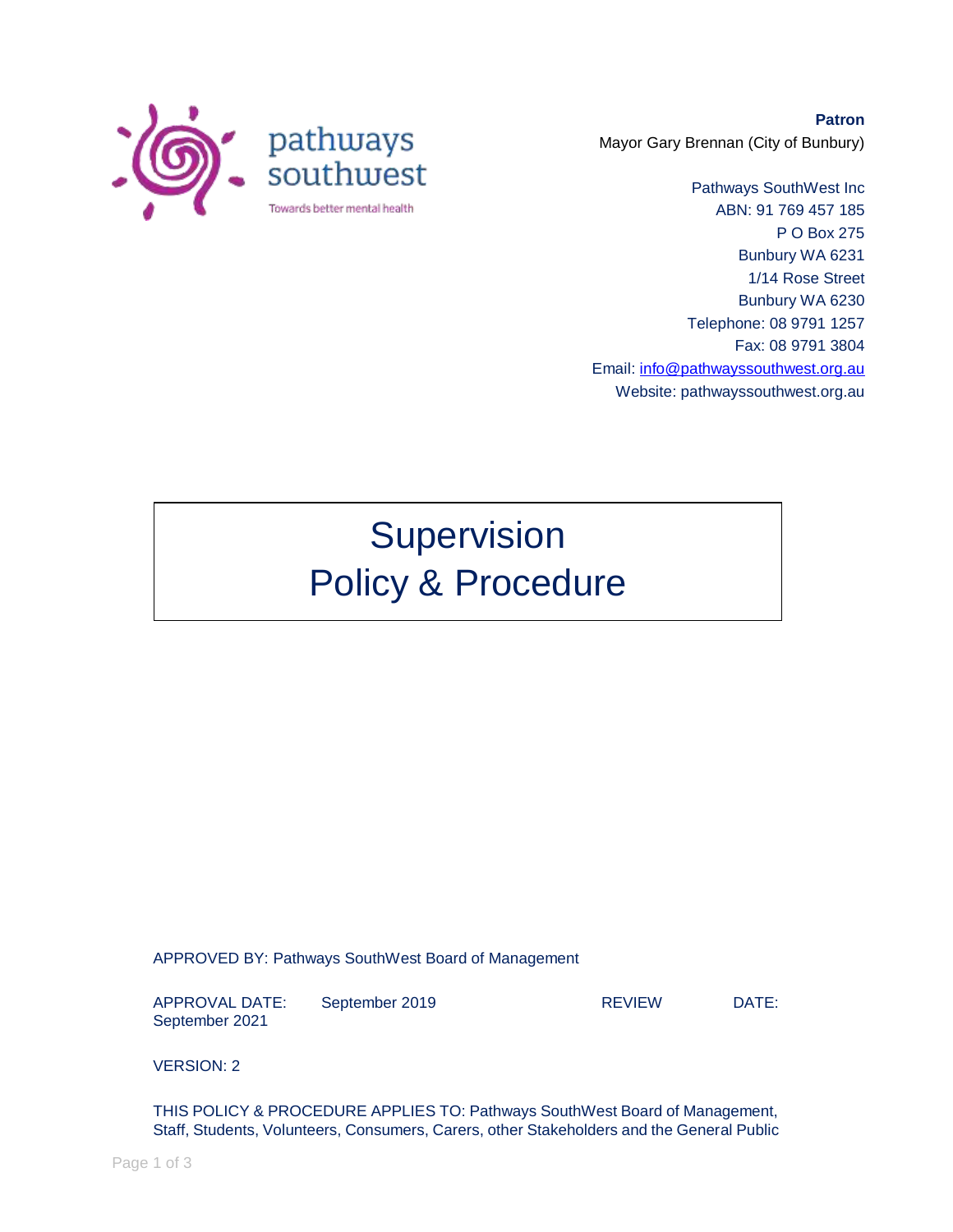## **Supervision Policy and Procedure**

## **Policy**

Pathways SouthWest is committed to ensuring that staff receive practitioner supervision.

Practitioner supervision is a process by which two or more professionals formally meet to reflect and review on situations with the aim of supporting and enhancing the practitioner in their professional environment.

Effective practitioner supervision can realise many benefits including support, education and improvement in service delivery within the mental health workforce.

**The purpose of supervision is the provision of a process where staff regularly participate/engage in a prepared meeting to:**

- **Improve understanding**
- **Develop Skills**
- **Enhance professional orientation**
- **Challenge decision making and explore practice issues whilst focusing on the well being of the cconsumer . Small group supervision promotes vicarious learning that comes about when participants observe and interact in discussions.**

## **Procedure**

The supervisor may be from the same or another worksite as the supervisee and must:

- Have training and experience in practitioner supervision with a minimum of two years experience in the mental health field with support workers.
- May be from the same or another worksite as the supervisee.
- Differentiate between practitioner supervision and management supervisory roles.
- Give feedback at the supervisee's level of experience.
- Ensure an appropriate venue and mode availability and be committed to providing time.
- Maintain confidentiality
- Have an awareness of limitations in knowledge.
- Be accountable to the Pathways SouthWest by promoting safe practice.
- Take responsibility for their own professional development by seeking out additional resources for professional development and training as necessary.

The supervisee must:

• Commit to the process of supervision.